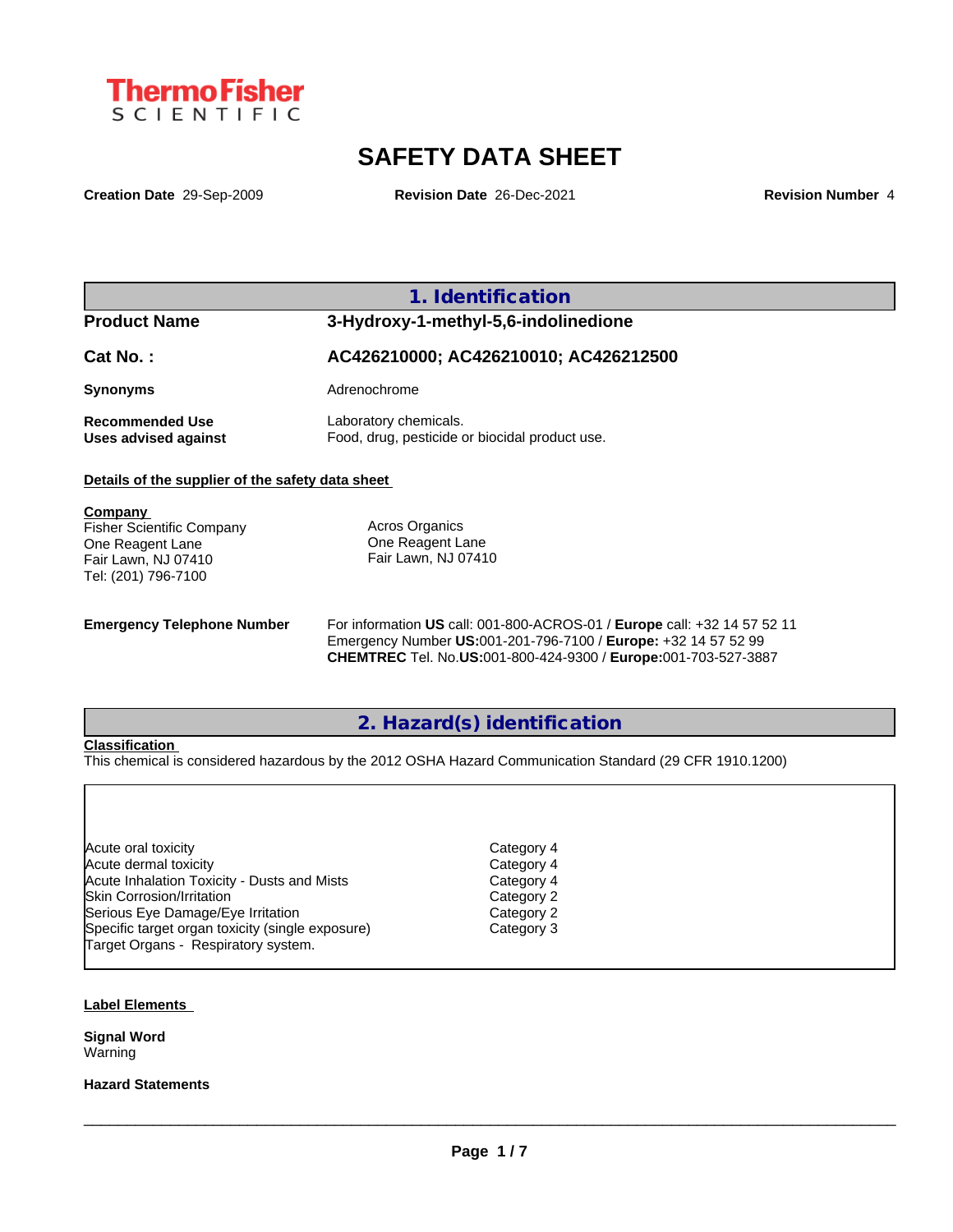Causes skin irritation Causes serious eye irritation May cause respiratory irritation Harmful if swallowed, in contact with skin or if inhaled



#### **Precautionary Statements Prevention**

Wash face, hands and any exposed skin thoroughly after handling Do not eat, drink or smoke when using this product Wear protective gloves/protective clothing/eye protection/face protection Avoid breathing dust/fume/gas/mist/vapors/spray Use only outdoors or in a well-ventilated area **Inhalation** IF INHALED: Remove victim to fresh air and keep at rest in a position comfortable for breathing Call a POISON CENTER or doctor/physician if you feel unwell **Skin** IF ON SKIN: Wash with plenty of soap and water Call a POISON CENTER or doctor/physician if you feel unwell If skin irritation occurs: Get medical advice/attention Take off contaminated clothing and wash before reuse **Eyes** IF IN EYES: Rinse cautiously with water for several minutes. Remove contact lenses, if present and easy to do. Continue rinsing If eye irritation persists: Get medical advice/attention **Ingestion** IF SWALLOWED: Call a POISON CENTER or doctor/physician if you feel unwell Rinse mouth **Storage** Store in a well-ventilated place. Keep container tightly closed Store locked up **Disposal** Dispose of contents/container to an approved waste disposal plant **Hazards not otherwise classified (HNOC)** None identified

 $\_$  ,  $\_$  ,  $\_$  ,  $\_$  ,  $\_$  ,  $\_$  ,  $\_$  ,  $\_$  ,  $\_$  ,  $\_$  ,  $\_$  ,  $\_$  ,  $\_$  ,  $\_$  ,  $\_$  ,  $\_$  ,  $\_$  ,  $\_$  ,  $\_$  ,  $\_$  ,  $\_$  ,  $\_$  ,  $\_$  ,  $\_$  ,  $\_$  ,  $\_$  ,  $\_$  ,  $\_$  ,  $\_$  ,  $\_$  ,  $\_$  ,  $\_$  ,  $\_$  ,  $\_$  ,  $\_$  ,  $\_$  ,  $\_$  ,

## **3. Composition/Information on Ingredients**

| <b>Component</b>                     |                                                                                                                                      | <b>CAS No</b>         | Weight %                                                                                                                                                                                |
|--------------------------------------|--------------------------------------------------------------------------------------------------------------------------------------|-----------------------|-----------------------------------------------------------------------------------------------------------------------------------------------------------------------------------------|
| 3-Hydroxy-1-methylindoline-5,6-dione |                                                                                                                                      | 54-06-8               | >95                                                                                                                                                                                     |
|                                      |                                                                                                                                      | 4. First-aid measures |                                                                                                                                                                                         |
| <b>Eye Contact</b>                   | Rinse immediately with plenty of water, also under the eyelids, for at least 15 minutes.<br>Immediate medical attention is required. |                       |                                                                                                                                                                                         |
| <b>Skin Contact</b>                  | Wash off immediately with plenty of water for at least 15 minutes. Immediate medical<br>attention is required.                       |                       |                                                                                                                                                                                         |
| <b>Inhalation</b>                    |                                                                                                                                      |                       | Remove to fresh air. Do not use mouth-to-mouth method if victim ingested or inhaled the<br>substance; give artificial respiration with the aid of a pocket mask equipped with a one-way |
|                                      |                                                                                                                                      |                       |                                                                                                                                                                                         |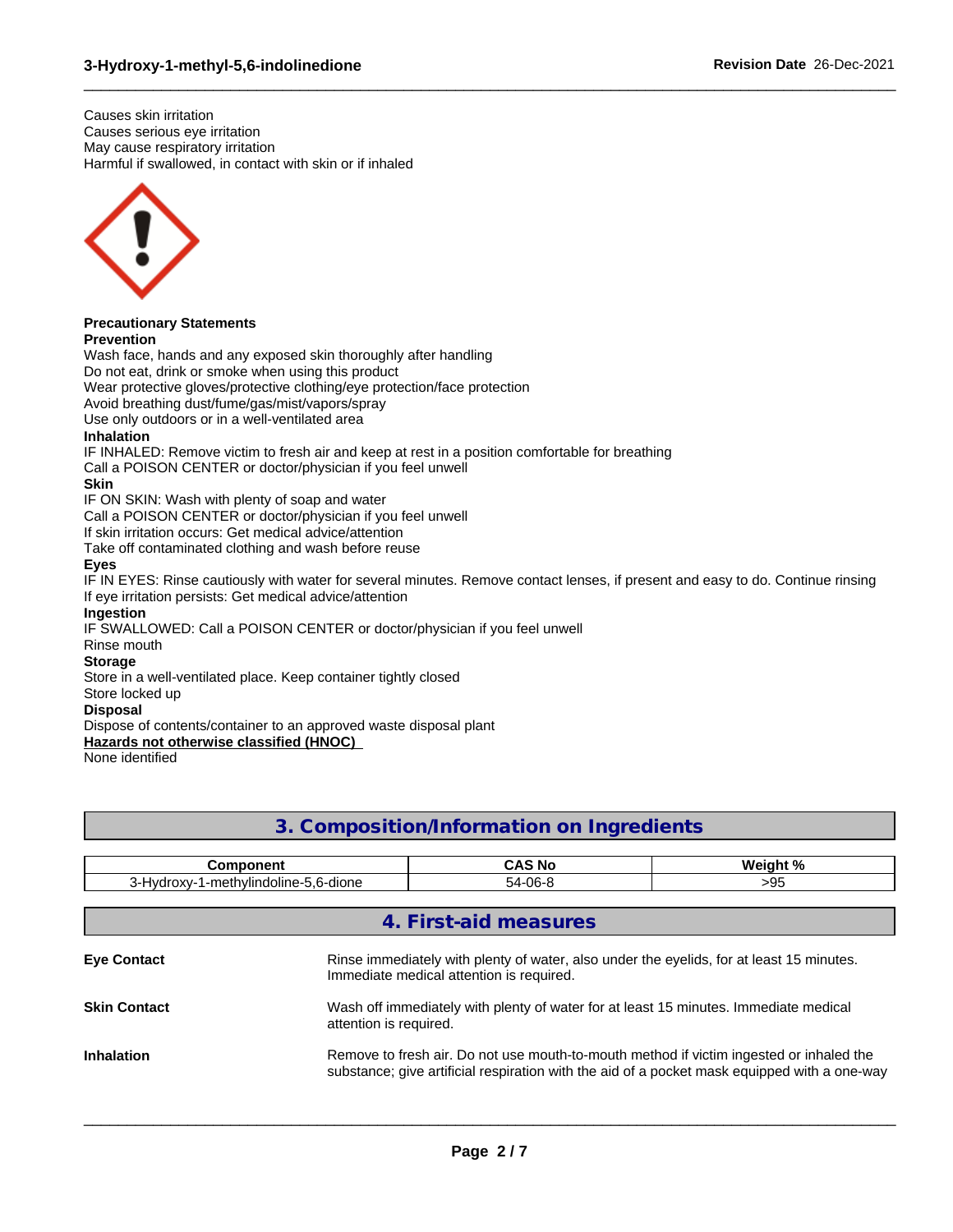|                                        | valve or other proper respiratory medical device.                              |
|----------------------------------------|--------------------------------------------------------------------------------|
| Ingestion                              | Do NOT induce vomiting. Call a physician or poison control center immediately. |
| Most important symptoms and<br>effects | No information available.                                                      |
| <b>Notes to Physician</b>              | Treat symptomatically                                                          |

### **5. Fire-fighting measures**

 $\_$  ,  $\_$  ,  $\_$  ,  $\_$  ,  $\_$  ,  $\_$  ,  $\_$  ,  $\_$  ,  $\_$  ,  $\_$  ,  $\_$  ,  $\_$  ,  $\_$  ,  $\_$  ,  $\_$  ,  $\_$  ,  $\_$  ,  $\_$  ,  $\_$  ,  $\_$  ,  $\_$  ,  $\_$  ,  $\_$  ,  $\_$  ,  $\_$  ,  $\_$  ,  $\_$  ,  $\_$  ,  $\_$  ,  $\_$  ,  $\_$  ,  $\_$  ,  $\_$  ,  $\_$  ,  $\_$  ,  $\_$  ,  $\_$  ,

| <b>Suitable Extinguishing Media</b> | Water spray, carbon dioxide (CO2), dry chemical, alcohol-resistant foam. |  |
|-------------------------------------|--------------------------------------------------------------------------|--|
|-------------------------------------|--------------------------------------------------------------------------|--|

| Unsuitable Extinguishing Media                             | No information available                             |
|------------------------------------------------------------|------------------------------------------------------|
| <b>Flash Point</b><br>Method -                             | No information available<br>No information available |
| <b>Autoignition Temperature</b><br><b>Explosion Limits</b> | No information available                             |
| <b>Upper</b>                                               | No data available                                    |
| Lower                                                      | No data available                                    |
| Sensitivity to Mechanical Impact No information available  |                                                      |
| <b>Sensitivity to Static Discharge</b>                     | No information available                             |

#### **Specific Hazards Arising from the Chemical**

Keep product and empty container away from heat and sources of ignition.

#### **Hazardous Combustion Products**

Carbon monoxide (CO). Carbon dioxide (CO2). Nitrogen oxides (NOx).

#### **Protective Equipment and Precautions for Firefighters**

As in any fire, wear self-contained breathing apparatus pressure-demand, MSHA/NIOSH (approved or equivalent) and full protective gear. Thermal decomposition can lead to release of irritating gases and vapors.

| <b>Flammability</b>                                                                                  | <b>Instability</b> | <b>Physical hazards</b><br>N/A                                                                                          |
|------------------------------------------------------------------------------------------------------|--------------------|-------------------------------------------------------------------------------------------------------------------------|
|                                                                                                      |                    |                                                                                                                         |
| Ensure adequate ventilation. Use personal protective equipment as required. Avoid dust<br>formation. |                    |                                                                                                                         |
| Information.                                                                                         |                    |                                                                                                                         |
|                                                                                                      |                    | 6. Accidental release measures<br>Should not be released into the environment. See Section 12 for additional Ecological |

**Methods for Containment and Clean** Sweep up and shovel into suitable containers for disposal. Avoid dust formation. **Up**

|                     | 7. Handling and storage                                                                                                                                                  |
|---------------------|--------------------------------------------------------------------------------------------------------------------------------------------------------------------------|
| <b>Handling</b>     | Use only under a chemical fume hood. Wear personal protective equipment/face protection.<br>Do not get in eyes, on skin, or on clothing. Avoid ingestion and inhalation. |
| Storage.            | Store in freezer. Keep container tightly closed in a dry and well-ventilated place.<br>Incompatible Materials. Strong oxidizing agents.                                  |
|                     | 8. Exposure controls / personal protection                                                                                                                               |
| Evnocuro Cuidelines | This product does not contain any hazardous materials with coounctional expecure                                                                                         |

**Exposure Guidelines** This product does not contain any hazardous materials with occupational exposure limitsestablished by the region specific regulatory bodies.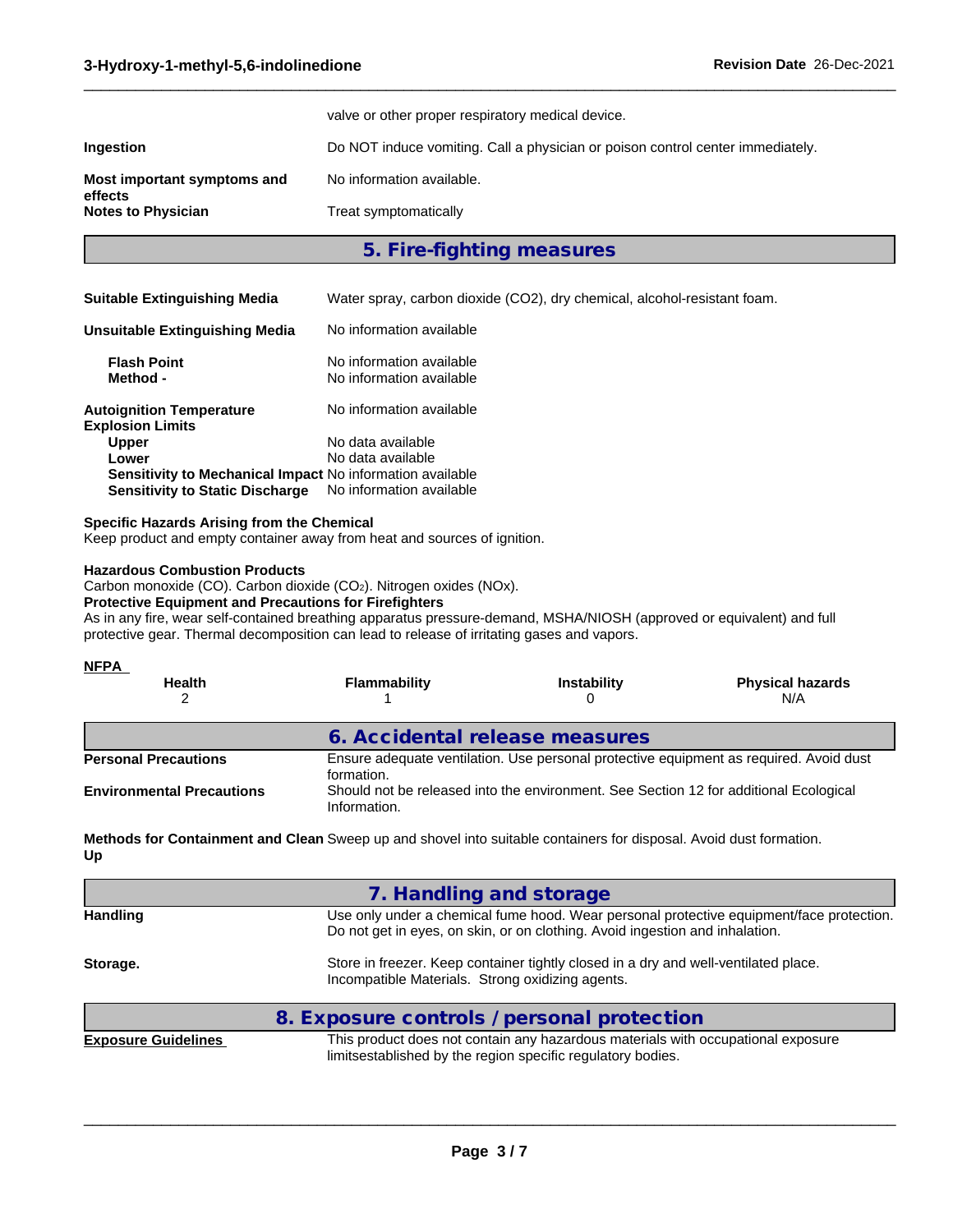| <b>Engineering Measures</b>          | Use only under a chemical fume hood. Ensure that eyewash stations and safety showers<br>are close to the workstation location.                                                                                                                          |  |
|--------------------------------------|---------------------------------------------------------------------------------------------------------------------------------------------------------------------------------------------------------------------------------------------------------|--|
| <b>Personal Protective Equipment</b> |                                                                                                                                                                                                                                                         |  |
| <b>Eye/face Protection</b>           | Wear appropriate protective eyeglasses or chemical safety goggles as described by<br>OSHA's eye and face protection regulations in 29 CFR 1910.133 or European Standard<br>EN166.                                                                       |  |
| Skin and body protection             | Wear appropriate protective gloves and clothing to prevent skin exposure.                                                                                                                                                                               |  |
| <b>Respiratory Protection</b>        | Follow the OSHA respirator regulations found in 29 CFR 1910.134 or European Standard<br>EN 149. Use a NIOSH/MSHA or European Standard EN 149 approved respirator if<br>exposure limits are exceeded or if irritation or other symptoms are experienced. |  |
| <b>Hygiene Measures</b>              | Handle in accordance with good industrial hygiene and safety practice.                                                                                                                                                                                  |  |

 $\_$  ,  $\_$  ,  $\_$  ,  $\_$  ,  $\_$  ,  $\_$  ,  $\_$  ,  $\_$  ,  $\_$  ,  $\_$  ,  $\_$  ,  $\_$  ,  $\_$  ,  $\_$  ,  $\_$  ,  $\_$  ,  $\_$  ,  $\_$  ,  $\_$  ,  $\_$  ,  $\_$  ,  $\_$  ,  $\_$  ,  $\_$  ,  $\_$  ,  $\_$  ,  $\_$  ,  $\_$  ,  $\_$  ,  $\_$  ,  $\_$  ,  $\_$  ,  $\_$  ,  $\_$  ,  $\_$  ,  $\_$  ,  $\_$  ,

# **9. Physical and chemical properties**

| <b>Physical State</b>                         | Solid                    |
|-----------------------------------------------|--------------------------|
| Appearance                                    | No information available |
| Odor                                          | No information available |
| <b>Odor Threshold</b>                         | No information available |
| рH                                            | No information available |
| <b>Melting Point/Range</b>                    | No data available        |
| <b>Boiling Point/Range</b>                    | No information available |
| <b>Flash Point</b>                            | No information available |
| <b>Evaporation Rate</b>                       | Not applicable           |
| Flammability (solid,gas)                      | No information available |
| <b>Flammability or explosive limits</b>       |                          |
| <b>Upper</b>                                  | No data available        |
| Lower                                         | No data available        |
| <b>Vapor Pressure</b>                         | No information available |
| <b>Vapor Density</b>                          | Not applicable           |
| <b>Specific Gravity</b>                       | No information available |
| Solubility                                    | No information available |
| <b>Partition coefficient; n-octanol/water</b> | No data available        |
| <b>Autoignition Temperature</b>               | No information available |
| <b>Decomposition Temperature</b>              | No information available |
| Viscosity                                     | Not applicable           |
| Molecular Formula                             | C9 H9 N O3               |
| <b>Molecular Weight</b>                       | 179.17                   |
|                                               |                          |

# **10. Stability and reactivity**

| <b>Reactive Hazard</b>                                                                             | None known, based on information available                |  |
|----------------------------------------------------------------------------------------------------|-----------------------------------------------------------|--|
| <b>Stability</b>                                                                                   | Stable under normal conditions.                           |  |
| <b>Conditions to Avoid</b>                                                                         | Incompatible products. Excess heat. Avoid dust formation. |  |
| Incompatible Materials                                                                             | Strong oxidizing agents                                   |  |
| Hazardous Decomposition Products Carbon monoxide (CO), Carbon dioxide (CO2), Nitrogen oxides (NOx) |                                                           |  |
| <b>Hazardous Polymerization</b>                                                                    | No information available.                                 |  |
| <b>Hazardous Reactions</b>                                                                         | None under normal processing.                             |  |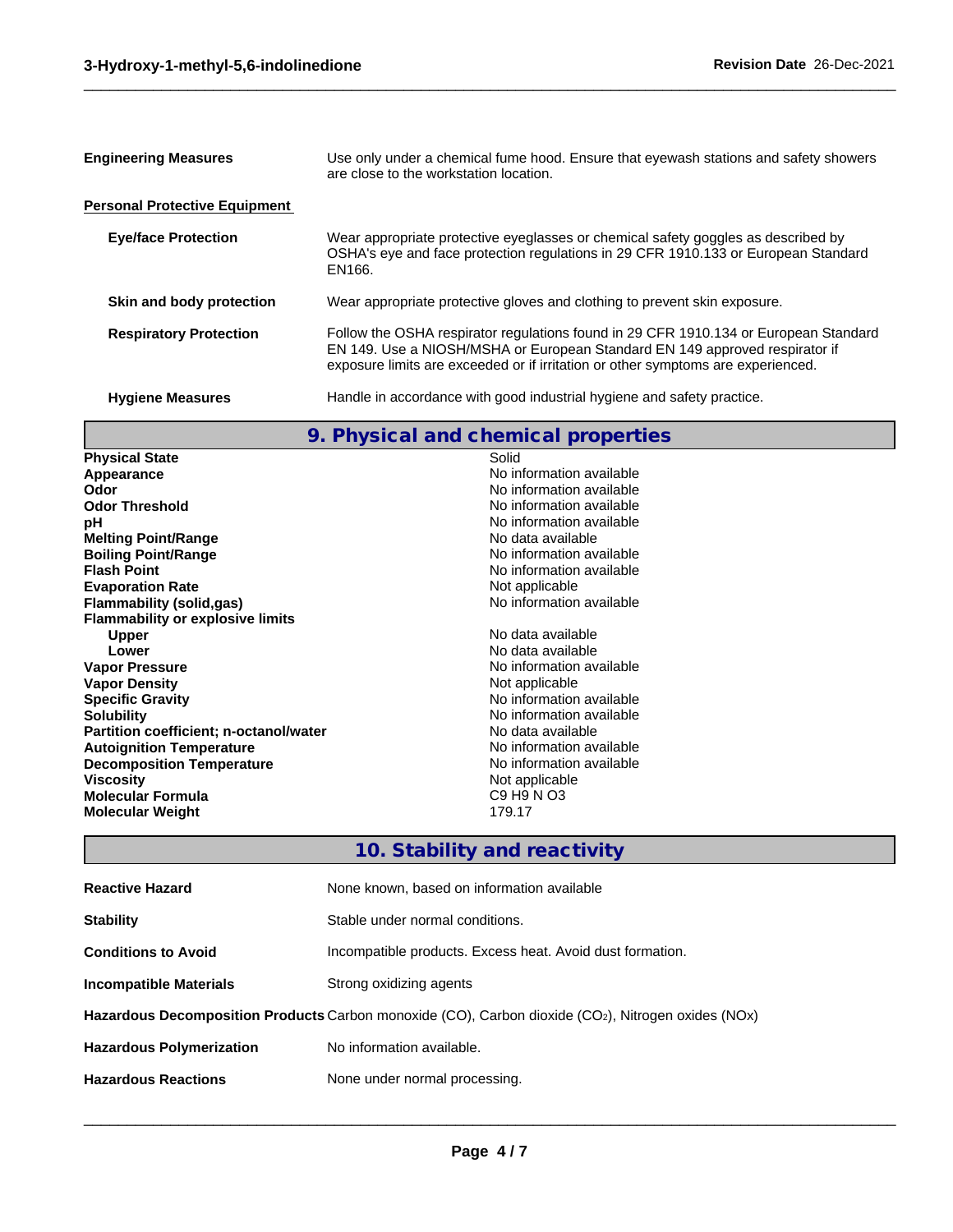## **11. Toxicological information**

 $\_$  ,  $\_$  ,  $\_$  ,  $\_$  ,  $\_$  ,  $\_$  ,  $\_$  ,  $\_$  ,  $\_$  ,  $\_$  ,  $\_$  ,  $\_$  ,  $\_$  ,  $\_$  ,  $\_$  ,  $\_$  ,  $\_$  ,  $\_$  ,  $\_$  ,  $\_$  ,  $\_$  ,  $\_$  ,  $\_$  ,  $\_$  ,  $\_$  ,  $\_$  ,  $\_$  ,  $\_$  ,  $\_$  ,  $\_$  ,  $\_$  ,  $\_$  ,  $\_$  ,  $\_$  ,  $\_$  ,  $\_$  ,  $\_$  ,

#### **Acute Toxicity**

| <b>Product Information</b><br><b>Component Information</b><br><b>Toxicologically Synergistic</b><br><b>Products</b> |                           | No information available                                                                 |                                                 |                                                                                                                                                                                                                                                                       |             |               |  |  |
|---------------------------------------------------------------------------------------------------------------------|---------------------------|------------------------------------------------------------------------------------------|-------------------------------------------------|-----------------------------------------------------------------------------------------------------------------------------------------------------------------------------------------------------------------------------------------------------------------------|-------------|---------------|--|--|
| Delayed and immediate effects as well as chronic effects from short and long-term exposure                          |                           |                                                                                          |                                                 |                                                                                                                                                                                                                                                                       |             |               |  |  |
| <b>Irritation</b>                                                                                                   |                           |                                                                                          | Irritating to eyes, respiratory system and skin |                                                                                                                                                                                                                                                                       |             |               |  |  |
| Sensitization                                                                                                       |                           | No information available                                                                 |                                                 |                                                                                                                                                                                                                                                                       |             |               |  |  |
| Carcinogenicity                                                                                                     |                           | The table below indicates whether each agency has listed any ingredient as a carcinogen. |                                                 |                                                                                                                                                                                                                                                                       |             |               |  |  |
| <b>Component</b>                                                                                                    | <b>CAS No</b>             | <b>IARC</b>                                                                              | <b>NTP</b>                                      | <b>ACGIH</b>                                                                                                                                                                                                                                                          | <b>OSHA</b> | <b>Mexico</b> |  |  |
| 3-Hydroxy-1-methylind<br>oline-5,6-dione                                                                            | 54-06-8                   | Not listed                                                                               | Not listed                                      | Not listed                                                                                                                                                                                                                                                            | Not listed  | Not listed    |  |  |
| <b>Mutagenic Effects</b>                                                                                            |                           | No information available                                                                 |                                                 |                                                                                                                                                                                                                                                                       |             |               |  |  |
| <b>Reproductive Effects</b>                                                                                         |                           | No information available.                                                                |                                                 |                                                                                                                                                                                                                                                                       |             |               |  |  |
| <b>Developmental Effects</b>                                                                                        |                           | No information available.                                                                |                                                 |                                                                                                                                                                                                                                                                       |             |               |  |  |
| <b>Teratogenicity</b>                                                                                               |                           | No information available.                                                                |                                                 |                                                                                                                                                                                                                                                                       |             |               |  |  |
| <b>STOT - single exposure</b><br><b>STOT - repeated exposure</b>                                                    |                           | Respiratory system<br>None known                                                         |                                                 |                                                                                                                                                                                                                                                                       |             |               |  |  |
| <b>Aspiration hazard</b>                                                                                            |                           | No information available                                                                 |                                                 |                                                                                                                                                                                                                                                                       |             |               |  |  |
| Symptoms / effects, both acute and No information available<br>delayed                                              |                           |                                                                                          |                                                 |                                                                                                                                                                                                                                                                       |             |               |  |  |
| <b>Endocrine Disruptor Information</b>                                                                              |                           | No information available                                                                 |                                                 |                                                                                                                                                                                                                                                                       |             |               |  |  |
| <b>Other Adverse Effects</b>                                                                                        |                           | The toxicological properties have not been fully investigated.                           |                                                 |                                                                                                                                                                                                                                                                       |             |               |  |  |
|                                                                                                                     |                           |                                                                                          | 12. Ecological information                      |                                                                                                                                                                                                                                                                       |             |               |  |  |
| <b>Ecotoxicity</b><br>Do not empty into drains.                                                                     |                           |                                                                                          |                                                 |                                                                                                                                                                                                                                                                       |             |               |  |  |
| <b>Persistence and Degradability</b>                                                                                |                           | No information available                                                                 |                                                 |                                                                                                                                                                                                                                                                       |             |               |  |  |
| <b>Bioaccumulation/ Accumulation</b>                                                                                |                           | No information available.                                                                |                                                 |                                                                                                                                                                                                                                                                       |             |               |  |  |
| <b>Mobility</b>                                                                                                     | No information available. |                                                                                          |                                                 |                                                                                                                                                                                                                                                                       |             |               |  |  |
|                                                                                                                     |                           |                                                                                          | 13. Disposal considerations                     |                                                                                                                                                                                                                                                                       |             |               |  |  |
| <b>Waste Disposal Methods</b>                                                                                       |                           |                                                                                          |                                                 | Chemical waste generators must determine whether a discarded chemical is classified as a<br>hazardous waste. Chemical waste generators must also consult local, regional, and<br>national hazardous waste regulations to ensure complete and accurate classification. |             |               |  |  |
|                                                                                                                     |                           |                                                                                          | 14. Transport information                       |                                                                                                                                                                                                                                                                       |             |               |  |  |
| <b>DOT</b>                                                                                                          |                           |                                                                                          |                                                 |                                                                                                                                                                                                                                                                       |             |               |  |  |
| <b>UN-No</b>                                                                                                        |                           | <b>IJN2811</b>                                                                           |                                                 |                                                                                                                                                                                                                                                                       |             |               |  |  |

**UN-No<br>Proper Shipping Name** 

**Proper Shipping Name** Toxic solid, organic, n.o.s.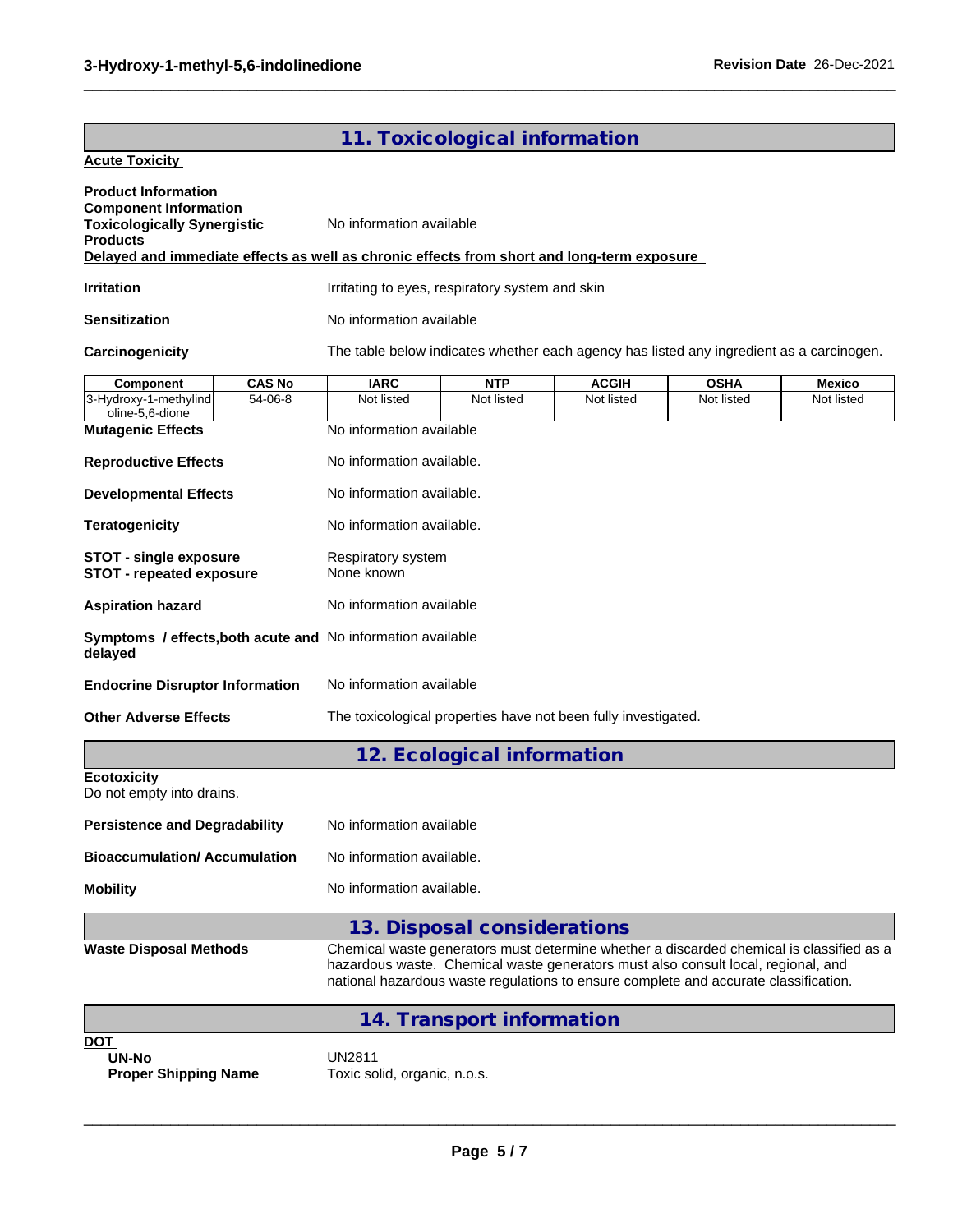| <b>Technical Name</b><br><b>Hazard Class</b> | 3-Hydroxy-1-methylindoline-5,6-dione<br>6.1<br>Ш |
|----------------------------------------------|--------------------------------------------------|
| <b>Packing Group</b>                         |                                                  |
| <b>TDG</b>                                   |                                                  |
| UN-No                                        | <b>UN2811</b>                                    |
| <b>Proper Shipping Name</b>                  | Toxic solid, organic, n.o.s.                     |
| <b>Hazard Class</b>                          | 6.1                                              |
| <b>Packing Group</b>                         | Ш                                                |
| <b>IATA</b>                                  |                                                  |
| UN-No                                        | <b>UN2811</b>                                    |
| <b>Proper Shipping Name</b>                  | Toxic solid, organic, n.o.s.                     |
| <b>Hazard Class</b>                          | 6.1                                              |
| <b>Packing Group</b>                         | Ш                                                |
| <b>IMDG/IMO</b>                              |                                                  |
| UN-No                                        | <b>UN2811</b>                                    |
| <b>Proper Shipping Name</b>                  | Toxic solid, organic, n.o.s.                     |
| <b>Hazard Class</b>                          | 6.1                                              |
| <b>Packing Group</b>                         | Ш                                                |
|                                              | 1 E Desuleten infernetten                        |

**15. Regulatory information**

 $\_$  ,  $\_$  ,  $\_$  ,  $\_$  ,  $\_$  ,  $\_$  ,  $\_$  ,  $\_$  ,  $\_$  ,  $\_$  ,  $\_$  ,  $\_$  ,  $\_$  ,  $\_$  ,  $\_$  ,  $\_$  ,  $\_$  ,  $\_$  ,  $\_$  ,  $\_$  ,  $\_$  ,  $\_$  ,  $\_$  ,  $\_$  ,  $\_$  ,  $\_$  ,  $\_$  ,  $\_$  ,  $\_$  ,  $\_$  ,  $\_$  ,  $\_$  ,  $\_$  ,  $\_$  ,  $\_$  ,  $\_$  ,  $\_$  ,

#### **United States of America Inventory**

| Component                          | <b>CAS No</b> | <b>TSCA</b> | <b>TSCA Inventory notification -</b><br><b>Active-Inactive</b> | <b>TSCA - EPA Regulatory</b><br><b>Flags</b> |
|------------------------------------|---------------|-------------|----------------------------------------------------------------|----------------------------------------------|
| 13-Hydroxy-1-methylindoline-5,6-di | 54-06-8       |             |                                                                |                                              |
| one                                |               |             |                                                                |                                              |

#### **Legend:**

**TSCA** US EPA (TSCA) - Toxic Substances Control Act, (40 CFR Part 710) X - Listed '-' - Not Listed

**TSCA 12(b)** - Notices of Export Not applicable

#### **International Inventories**

Canada (DSL/NDSL), Europe (EINECS/ELINCS/NLP), Philippines (PICCS), Japan (ENCS), Japan (ISHL), Australia (AICS), China (IECSC), Korea (KECL).

| <b>Component</b>                       | <b>CAS No</b> | <b>DSL</b> | <b>NDSL</b> | <b>EINECS</b>        | <b>PICCS</b> | <b>ENCS</b> | <b>ISHL</b> | AICS | <b>IECSC</b> | <b>KECL</b> |
|----------------------------------------|---------------|------------|-------------|----------------------|--------------|-------------|-------------|------|--------------|-------------|
| '-methylindoline-5,6-di<br>13-Hydroxy- | 54-06-8       |            |             | $-192-8$<br>' 200- . |              |             |             |      |              |             |
| one                                    |               |            |             |                      |              |             |             |      |              |             |

**KECL** - NIER number or KE number (http://ncis.nier.go.kr/en/main.do)

#### **U.S. Federal Regulations**

| <b>SARA 313</b>                                                       | Not applicable                     |
|-----------------------------------------------------------------------|------------------------------------|
| SARA 311/312 Hazard Categories                                        | See section 2 for more information |
| <b>CWA (Clean Water Act)</b>                                          | Not applicable                     |
| <b>Clean Air Act</b>                                                  | Not applicable                     |
| <b>OSHA</b> - Occupational Safety and<br><b>Health Administration</b> | Not applicable                     |
| <b>CERCLA</b>                                                         | Not applicable                     |